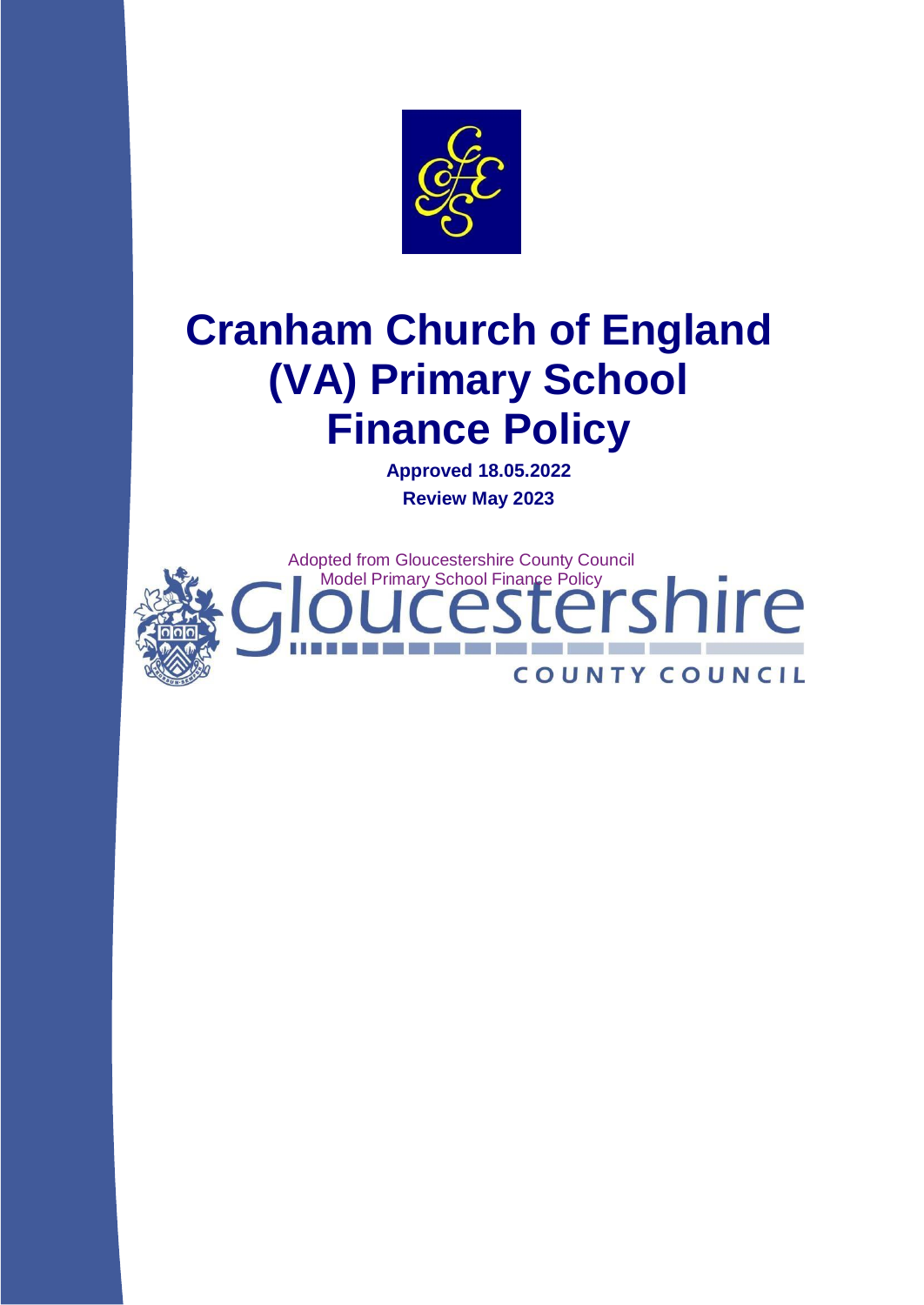# **Contents**

<span id="page-1-0"></span>

|                   |                                                                                                                                                                                                                                                           | Page                                                          |
|-------------------|-----------------------------------------------------------------------------------------------------------------------------------------------------------------------------------------------------------------------------------------------------------|---------------------------------------------------------------|
| Section 1:        | <b>Budgets</b><br>1.1 Budget construction                                                                                                                                                                                                                 | $\frac{3}{3}$                                                 |
|                   | 1.2<br><b>Budgetary control and monitoring</b>                                                                                                                                                                                                            |                                                               |
| Section 2:        | <b>Payroll</b><br>2.1 Starters/variations/leavers<br>2.2 Time sheets                                                                                                                                                                                      |                                                               |
|                   | 2.3 Checking of payroll data<br>2.4 Pay-related expenses<br>2.5 Supply teachers                                                                                                                                                                           | <b>Sanda Sanda Sanda</b>                                      |
| <b>Section 3:</b> | <b>School Fund</b><br>3.1<br><b>Accounts</b><br>3.2 Signatories<br>3.3 Final accounts and audit                                                                                                                                                           | $\frac{6}{6}$                                                 |
| <b>Section 4:</b> | <b>Assets</b><br>4.1<br><b>Inventory</b><br>4.2 Off site register                                                                                                                                                                                         | $\frac{7}{7}$                                                 |
| <b>Section 5:</b> | <b>Income</b><br>5.1<br><b>Credit income</b><br>5.2 Cash income<br>5.3 Banking<br>5.4 Charging policy<br>5.5 Donations<br>5.6 Official capitation and School Fund income<br>5.7 Cash received from pupils<br>5.8<br>Security of receipt books and tickets | alona do lona do loa do                                       |
| Section 6:        | <b>Purchasing</b><br>6.1<br><b>Ordering</b><br>6.2 Quotations/tenders<br>6.3 Governor involvement<br><b>Receipt of goods</b><br>6.4<br><b>Invoice check and authorisation</b><br>6.5<br>6.6<br><b>Petty cash</b>                                          | $\frac{10}{10}$<br>$\frac{11}{11}$<br>$\frac{11}{11}$<br>$11$ |
| <b>Section 7:</b> | <b>Register of Interests</b><br>7.1<br>Persons to be included<br>7.2<br>Interests to be recorded                                                                                                                                                          | $\frac{13}{13}$                                               |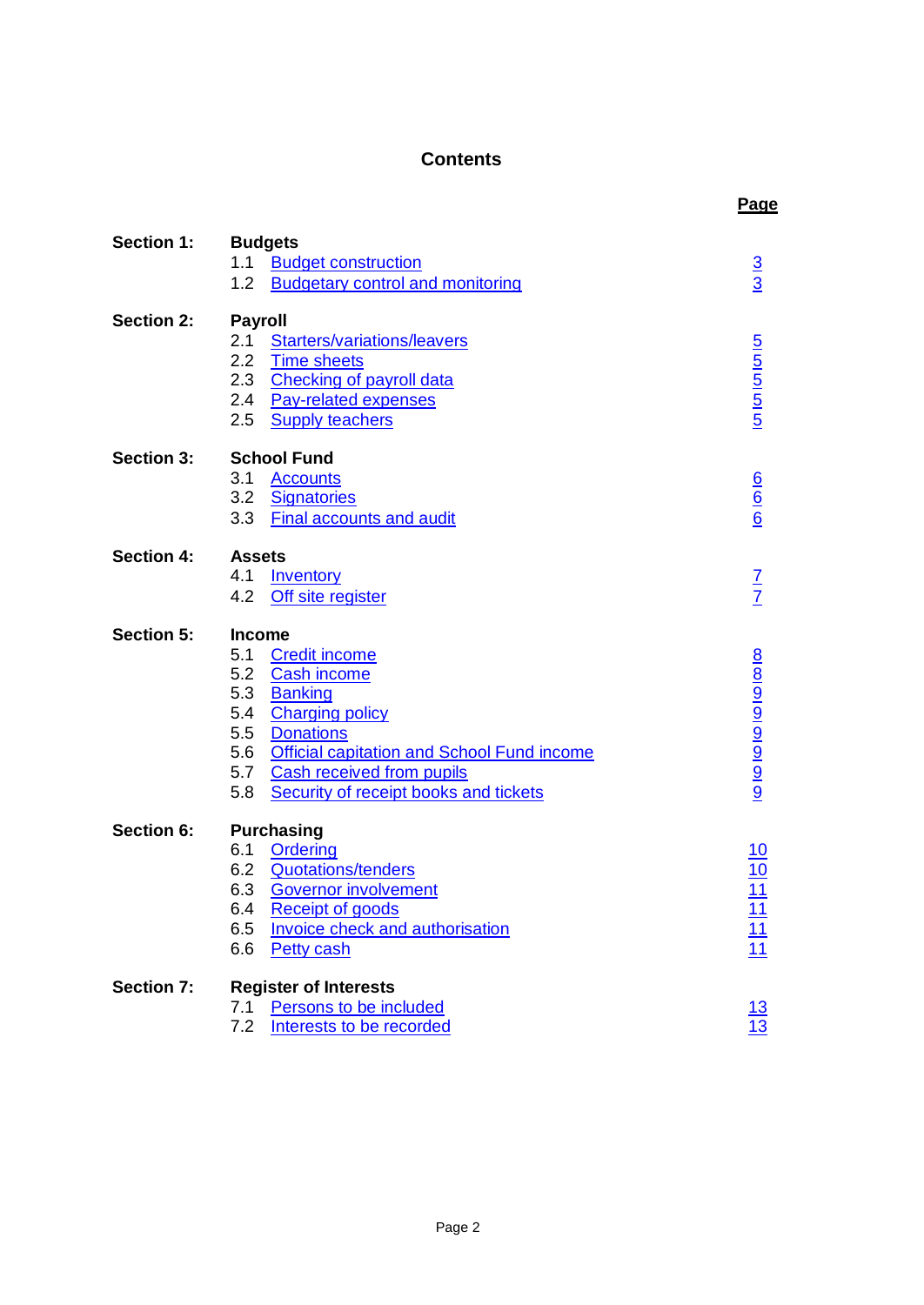# **Section 1: Budgets**

## <span id="page-2-0"></span>**1.1. Budget construction**

The Head Teacher is responsible for the detailed preparation of an annual school budget which addresses the strategic aims and targets established by the Governing Body. In constructing the budget, the Head must take account of priorities identified in the School Development / Improvement Plan, incorporating specific costs as detailed in the plan. In producing the budget, the Head should consult with other members of staff as appropriate to ascertain detailed requirements and cost pressures for the coming the year.

The Finance Committee should meet in the autumn term to consider a broad budget strategy. In order to determine appropriate expenditure levels, the committee should consider the overall level of income expected from local authority budget, grants and school generated income, together with any anticipated balance to be carried forward into the following financial year.

Detailed formulation of the budget should take place in spring term, and the Finance Committee should approve the detailed budget plan following receipt of the final local authority budget allocation issued in mid to late March. The full Governing Body must subsequently approve the full budget, and minute this approval. The approved Governors Budget Plan spreadsheet template must then be submitted to the Schools Finance Team, along with a signed statement by the Chair of Governors, by the required mid-May deadline.

Total budgeted expenditure should not exceed the total anticipated in-year income plus or minus any balance brought forward from the previous year. If it appears that a deficit position cannot be avoided, the Head and Chair of Governors must inform the Schools Finance Team immediately as the local authority must approve a Deficit Repayment Agreement (DRA) involving an appropriate recovery plan.

In constructing the detailed budget, factors for consideration include:-

- current and previous year's expenditure levels on individual budget headings
- staff pay awards and increments, and known changes
- anticipated price inflation
- changes in the staffing complement
- changes in the supply of services and contracts (traded services, utilities etc.).
- changing School Development Plan priorities
- any anticipated changes in pupil numbers
- the resulting impact on staffing structures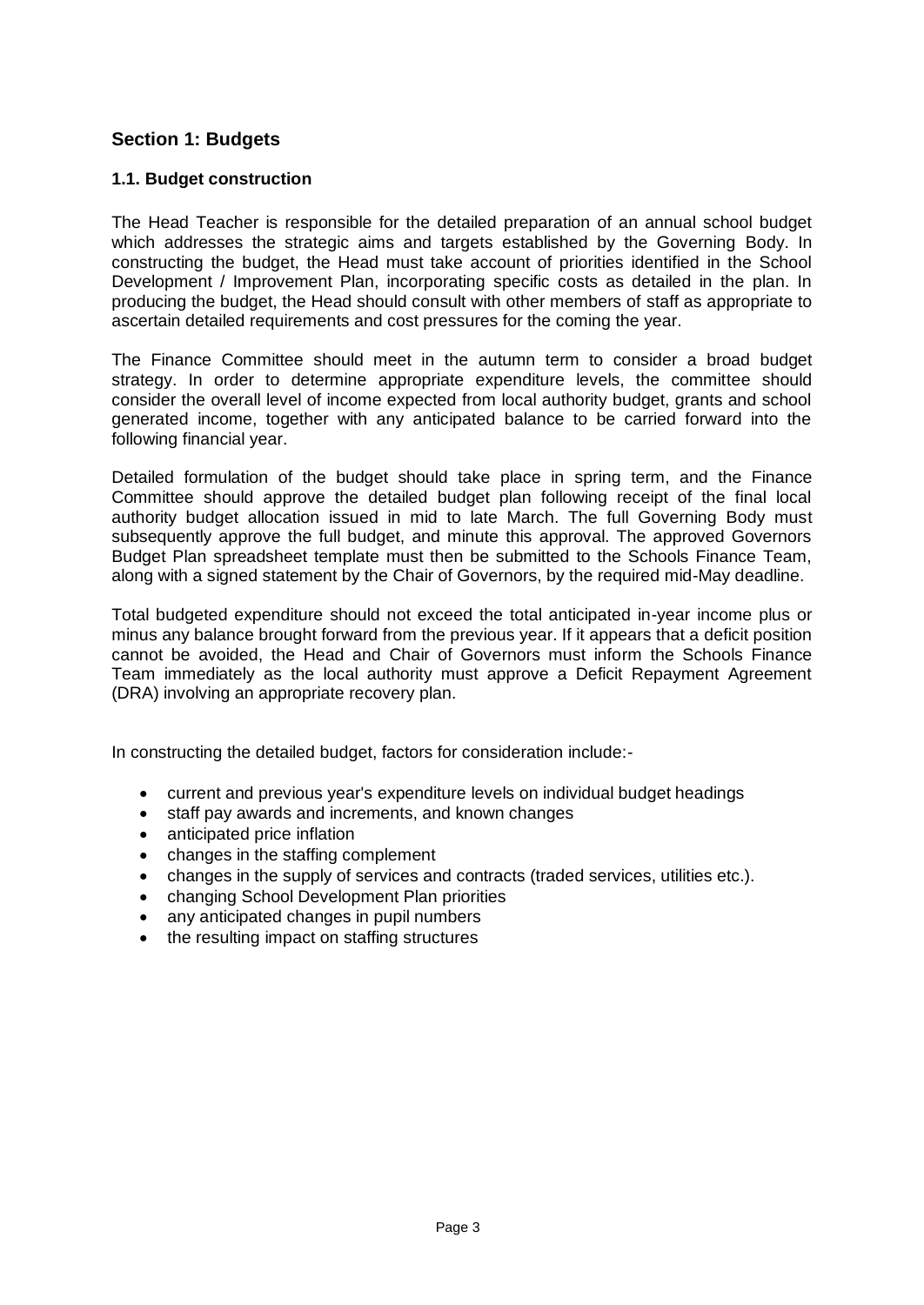## <span id="page-3-0"></span>**1.2. Budgetary control and monitoring**

The Head is responsible for regular, detailed control of the school budget and this role will require appropriate monthly reports from the school's accounting system. The Head may assign budgetary control of individual budget headings to other members of staff; however the Head remains ultimately accountable to the Governing Body for these budget headings. Financial reports to the Head and other budget holders, where applicable, should include the following information for each agreed budget heading:-

- total budget for year
- total expenditure and commitments to date
- projected variance

Payroll expenditure data, as notified by local authority payroll prints, must be entered promptly on to the school's accounting system each month by the appropriate finance officer (i.e. finance administrator, bursar or business manager).

Other, non-pay expenditure, as notified by monthly on-line reports for central schools, must be reconciled promptly to the school's accounting system by the school finance officer.

It may be appropriate to action adjustments to the original budget (virements) during the year, for example as a result of additional income, new costs or changing national priorities etc. The Head is therefore empowered to respond to changes to address variances by effecting virements between individual budget headings.

Where new or unplanned expenditure is necessary, the following individual virement authorisation limits are recommended:-

- up to £1,000 Head (and subsequently reported to full Governing Body)
- £1,000 £2,999 Chair of Governors ""
- £3,000 £4,999 Finance Committee
- £5,000 and over Full Governing Body

Virements, once approved, must be promptly recorded in the school's accounting system to keep the approved budget up to date.

The Head should present detailed budget monitoring statements to the Finance Committee on at least a termly basis. The Finance Committee should then consider and challenge these statements as necessary, with the Head providing explanations for any significant variances identified. The Chair of the Finance Committee should then report termly to the full Governing Body, identifying any significant budgetary issues and any remedial action taken or needed, and any policy decisions needed.

When the accounts for each financial year are closed, a final statement from the school's accounting system must be presented to the next meeting of the Finance Committee.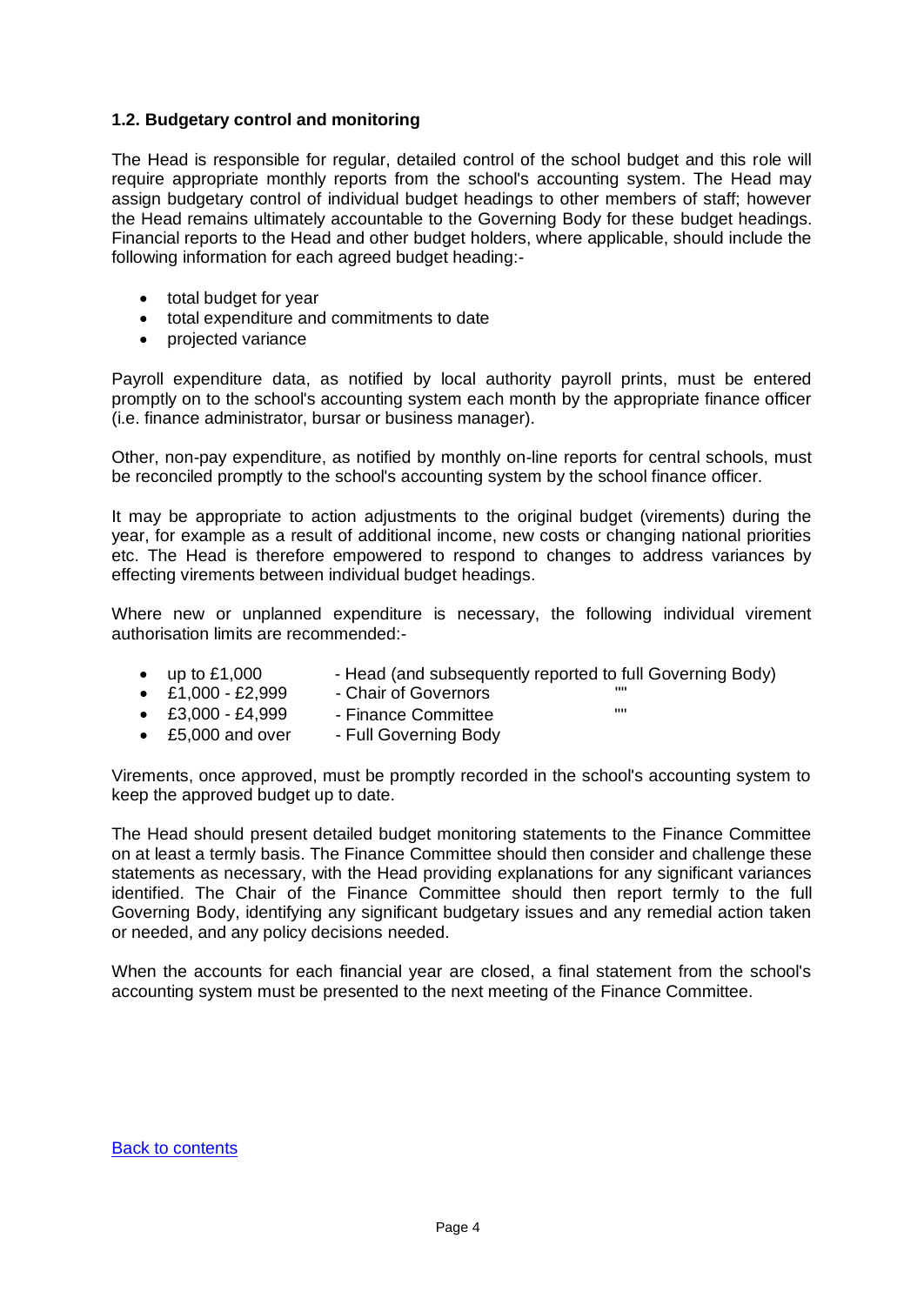# **Section 2: Payroll**

Cranham School uses GCC payroll and HR services and so should refer to the Business Service Centre schoolsnet pages for general information and guidance (please note you will require your school's assigned log-in and password to access some of the information on Schoolsnet):

## <span id="page-4-0"></span>**2.1. Starters/variations/leavers**

The relevant forms for the following on schoolsnet:

- setting up new employees on the payroll (starters)
- effecting variations to pay
- taking existing employees off the payroll (leavers)

Forms should be completed by the school administrator and authorised (signed) by the Head, or, in their absence, the Chair of Governors on a timely basis. Such forms must then be sent directly and promptly to Shire Hall.

## <span id="page-4-1"></span>**2.2. Supply Sheets**

All supply sheets submitted by a member of staff must be checked initially by the school administrator, and then authorised (signed) by the Head. Authorised time sheets must be sent directly to Shire Hall, and never handed back to the employee.

#### <span id="page-4-2"></span>**2.3. Checking of payroll data**

Payroll data received monthly from Shire Hall must be scrutinised by:

- the Head, to ensure all employees are recognised, and pay appears reasonable (no detailed check)
- the school administrator, to check accuracy of pay calculations.

#### <span id="page-4-3"></span>**2.4. Pay-related expenses**

All pay-related expenses must be processed through the payroll system. Pay-related expenses must never be paid via petty cash, or by the creditor payment system. If any doubt exists about whether an item should be processed via the payroll system, the Creditor Control section in Shire Hall must be contacted for advice (Tel: 425336).

#### <span id="page-4-4"></span>**2.5. Supply teachers**

The Governing Body will decide, on the basis of advice from the Head, whether supply insurance cover shall be taken out, and the extent of the cover. We can claim on the first working day. All claims submitted by supply teachers must be authorised (signed) by the Head. Reimbursement claims must be submitted on a monthly basis by the school administrator. The school administrator must check on a monthly basis that correct amounts have been charged as per the Shire Hall expenditure printout.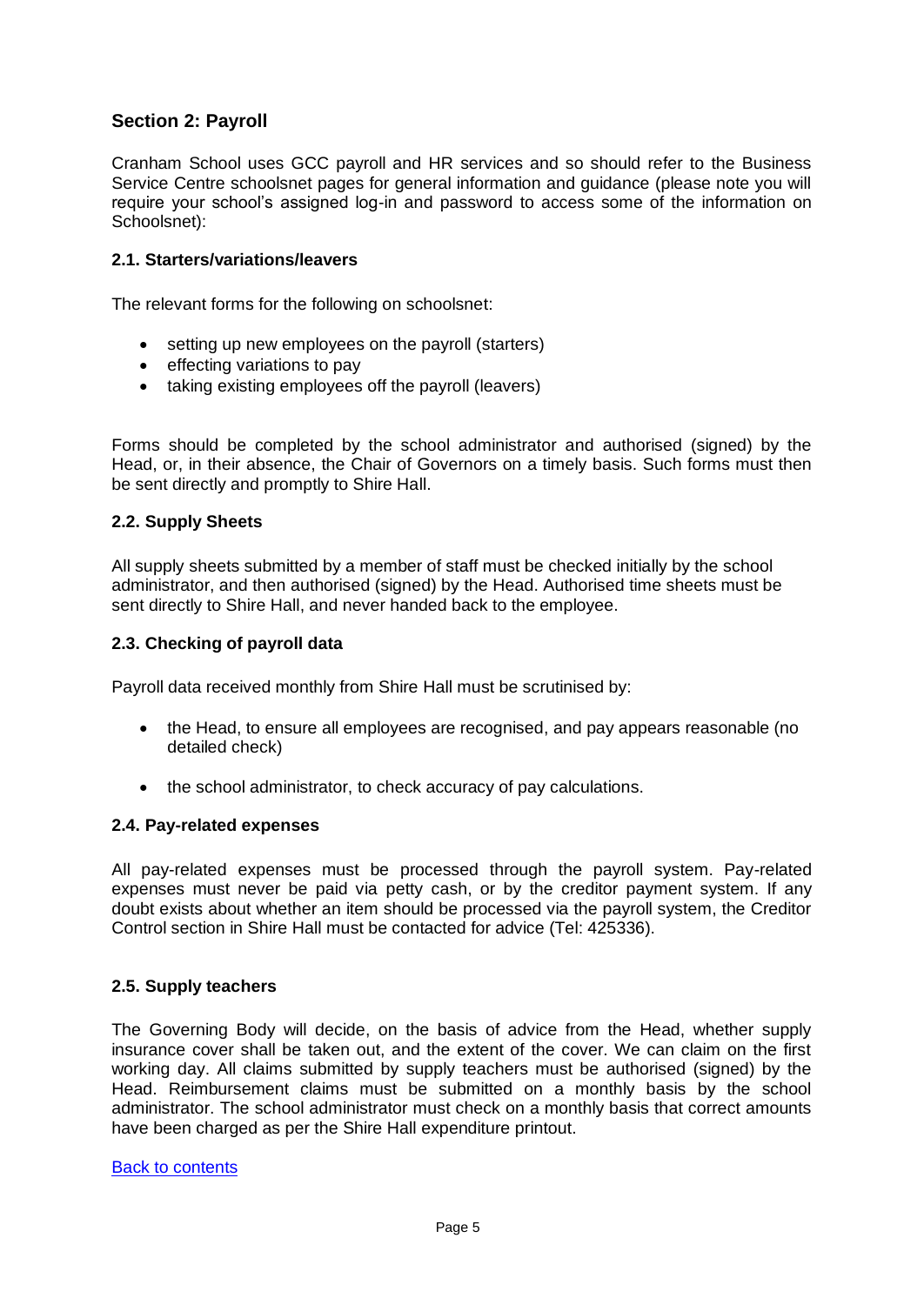# **Section 3: School Fund**

# <span id="page-5-0"></span>**3.1 Accounts**

The accounts of the school Fund are to be maintained on a day to day basis by the school administrator. All income and expenditure will be entered promptly in the accounts. A bank reconciliation will be performed when bank statements are received, between the balance as per the accounting record and the balance as per bank statements.

# <span id="page-5-1"></span>**3.2 Signatories**

The following are allowed to sign cheques on the bank account:-

- Head
- Administrator
- Chair of Governors
- Chair of Finance Committee

There must be two signatures on each cheque.

# <span id="page-5-2"></span>**3.3 Final accounts and audit**

Final accounts are prepared at the end of the School Fund financial year by the school administrator. Accounts run from January to December. The accounts will be audited by an auditor appointed by the full Governing Body. The auditor will not be a member of the Governing Body. In appointing an auditor and operating the Fund, the Governors will follow the instructions laid down in the County Council's Manual on Unofficial Funds.

The audited accounts should be presented to the full Governing Body for approval. Governors' approval must be recorded in the minutes of the meeting. Once approved, the Clerk to the Governing Body will return the requested form to Shire Hall in the format required by the Education Department.

School Fund monies must be kept, and recorded, separately from the school's capitation monies and securely held.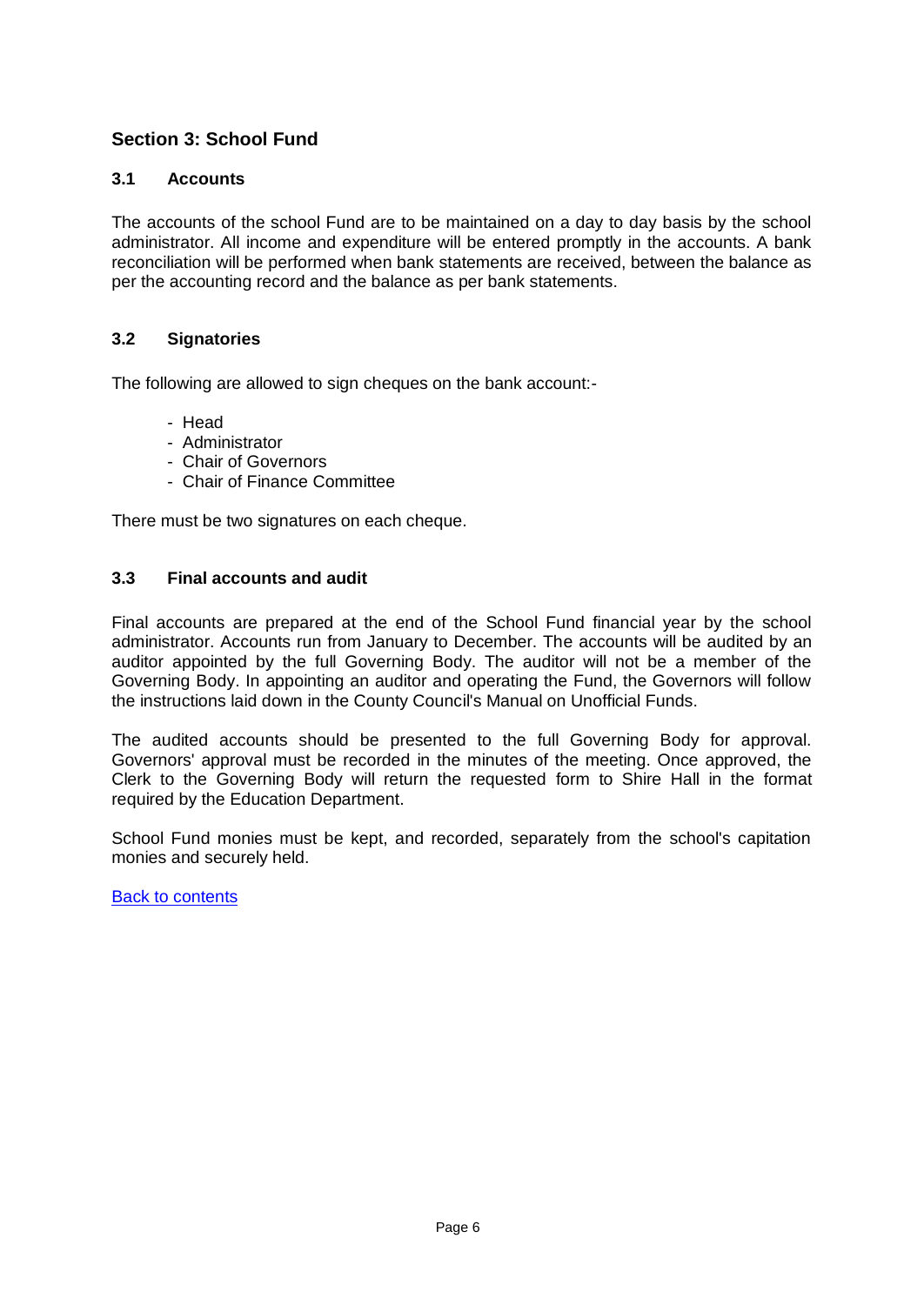# **Section 4: Assets**

## <span id="page-6-0"></span>**4.1 Inventory**

The portable, desirable, attractive assets of the school, as well as any assets of intrinsic value (e.g. antiques) will be recorded in the school's inventory. Full details (make, model, serial number, approximate value) shall be recorded.

The school administrator is responsible for keeping the inventory up to date by adding new items when they are received into school.

Items up to a value of £50 may be sold or written out of the inventory on the authority of the Head. Over this limit, the Governing Body Finance Committee must authorise and details recorded in the minutes. Reasons must be recorded in the inventory, together with the Head's signature (up to £50) or the Governors' minute reference (£50 and over). An official receipt for sales income must be issued to the purchaser.

Inventories shall cover all areas of the school, and be arranged on a room-by-room basis. A separate inventory will be maintained to include items which are not allocated to a specific room.

The inventory shall be checked against the actual assets by the Head on an annual basis. Any discrepancies shall be investigated immediately, and if necessary the Governors, Police and the authority's auditors shall be informed. The check shall be evidenced by the checker signing and dating the inventory.

All inventory items should be security marked:

- invisibly with Smartwater, and
- visibly with warning stickers.

# <span id="page-6-1"></span>**4.2 Off-site register**

Any inventory items taken off-site by members of staff for official purposes must be recorded in a register. The date borrowed, and the signature of the borrower, must be recorded. On the return of the item the date of return will be recorded. This excludes staff laptops and tablets.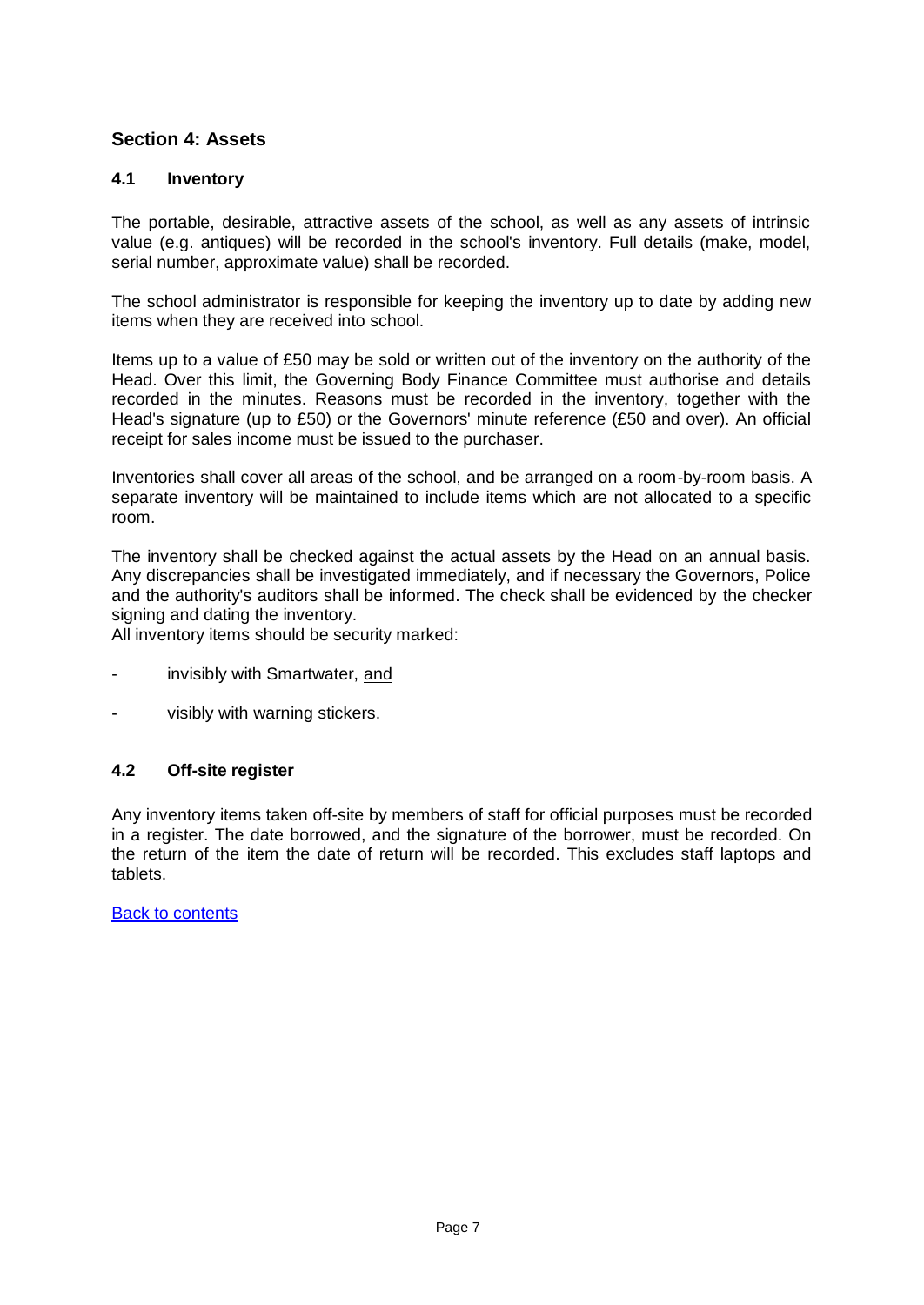# <span id="page-7-2"></span>**Section 5: Income**

# <span id="page-7-0"></span>**5.1 Credit income** - Currently not applicable to Cranham School.

Where payment for goods/services provided by the school is made after the provision takes place.

An official invoice must be raised by the school administrator in all cases and sent to the debtor as soon as possible after the provision of the goods/service, and no later than one week after the provision.

A file of copy invoices will be maintained by the administrator; this will be arranged into 'paid' and 'unpaid' invoices. The copies of unpaid invoices will act as a control record for the sending of reminders and the chasing of unpaid debts.

Reminders will be sent after the following periods if the debt remains outstanding:-

1st reminder 28 days 2nd reminder 56 days

If after 84 days the debt remains unpaid, consideration will be given by the Head and/or Governors to writing the debt off in accordance with the following limits:-

- up to £50 - - Head may authorise write-off - up to £100 - - Chair of Governors may authorise write-off - £100 and over - full Governing Body may authorise write-off.

In each case, the possibility of taking legal action to recover the debt must be considered by Head, Chair, and Governors as appropriate.

As well as sending formal reminders, efforts must be made by the school to contact the debtor in order to secure recovery of the debt. If payment has not been received after 28 days of raising the invoice, no further goods or services must be provided until the outstanding debt is settled.

When an invoice is paid, details of the payment must be written on the copy invoice, and this transferred to the 'paid' section of the file. An official receipt should be issued to the debtor and the receipt number written on the copy invoice; a duplicate copy of the receipt must be retained at school.

<span id="page-7-1"></span>**5.2** Cash income (i.e. where payment is received at the time goods/services are provided).

An official receipt must be issued to the payer at the time the payment takes place, and a duplicate copy retained at the school. A receipt is issued for amounts over £10.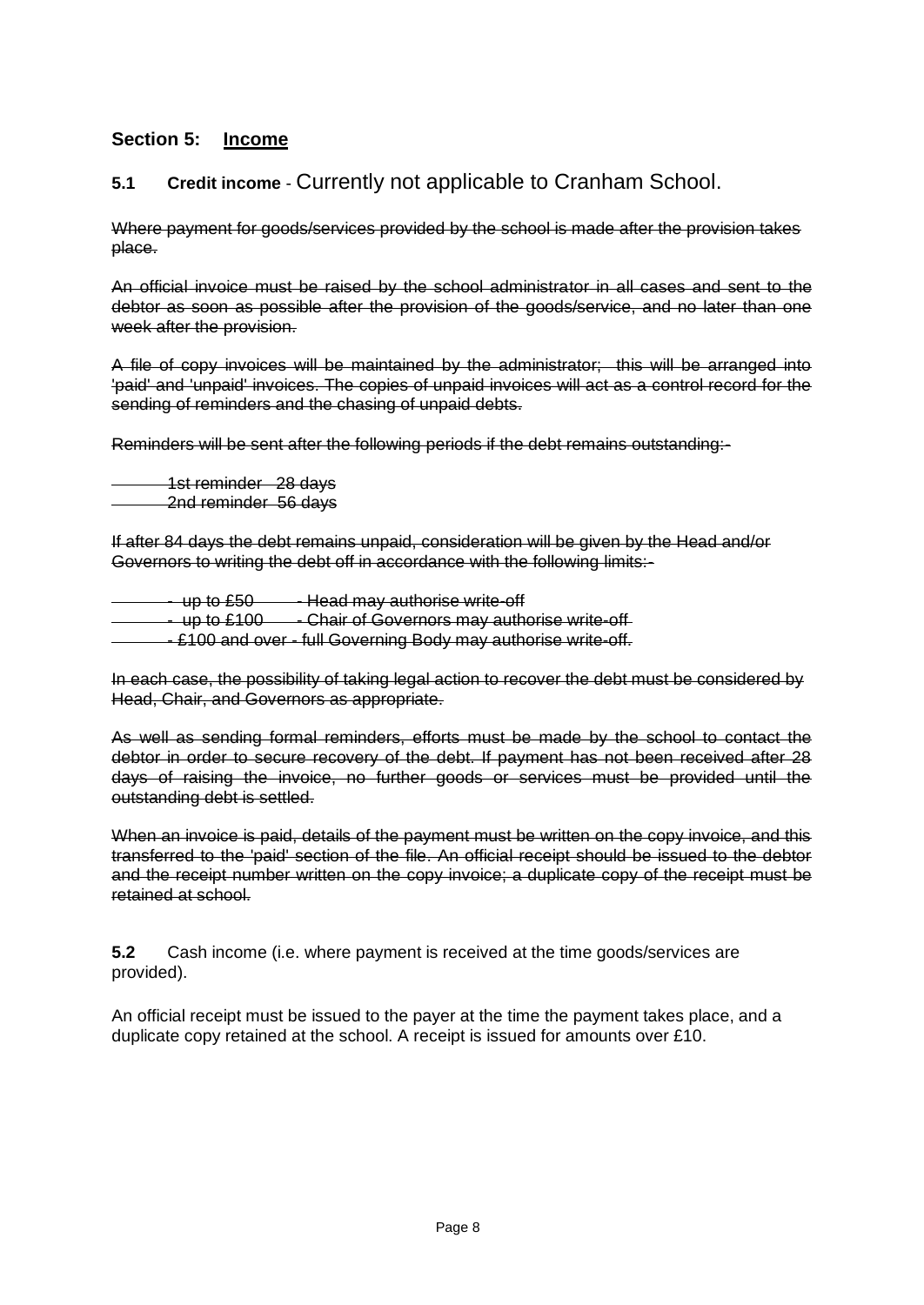# **5.3 Banking**

All income received (cash or cheque) must be banked promptly and intact. No payments may be made out of income collected. A record to evidence the banking must be kept (e.g. stamped paying-in slip).

## <span id="page-8-0"></span>**5.4 Charging policy**

The full Governing Body will set a charging policy to cover:-

- lettings
- school trips
- music tuition

The charging policy will be reviewed annually by the Governing Body. Charges levied by the school will be in line with this policy.

## <span id="page-8-1"></span>**5.5 Donations**

Donations from any sources must be acknowledged by the issue of an official receipt to the payer. All donations must be banked promptly and intact.

## <span id="page-8-2"></span>**5.6 Official Capitation and School Fund income**

All income used to offset expenditure incurred on the capitation budget (e.g. lettings, photocopying, telephone calls, music tuition, sales of work) must be paid into the official County Fund and coded to an appropriate income code. Monies received from any sales of school equipment must similarly be paid into the County Fund.

Donations may be paid into the County Fund or the School Fund dependent upon the wishes of the donor which must be ascertained beforehand.

## <span id="page-8-3"></span>**5.7 Cash received from pupils**

Cash received from pupils in class must be recorded by the administrator. Cash collected must be handed over to the administrator frequently. Receipts will be issued for amounts over £10.

## <span id="page-8-4"></span>**5.8 Security of receipt books and tickets**

All unused receipts and tickets to be used to acknowledge receipt of income, must be held securely in the school office.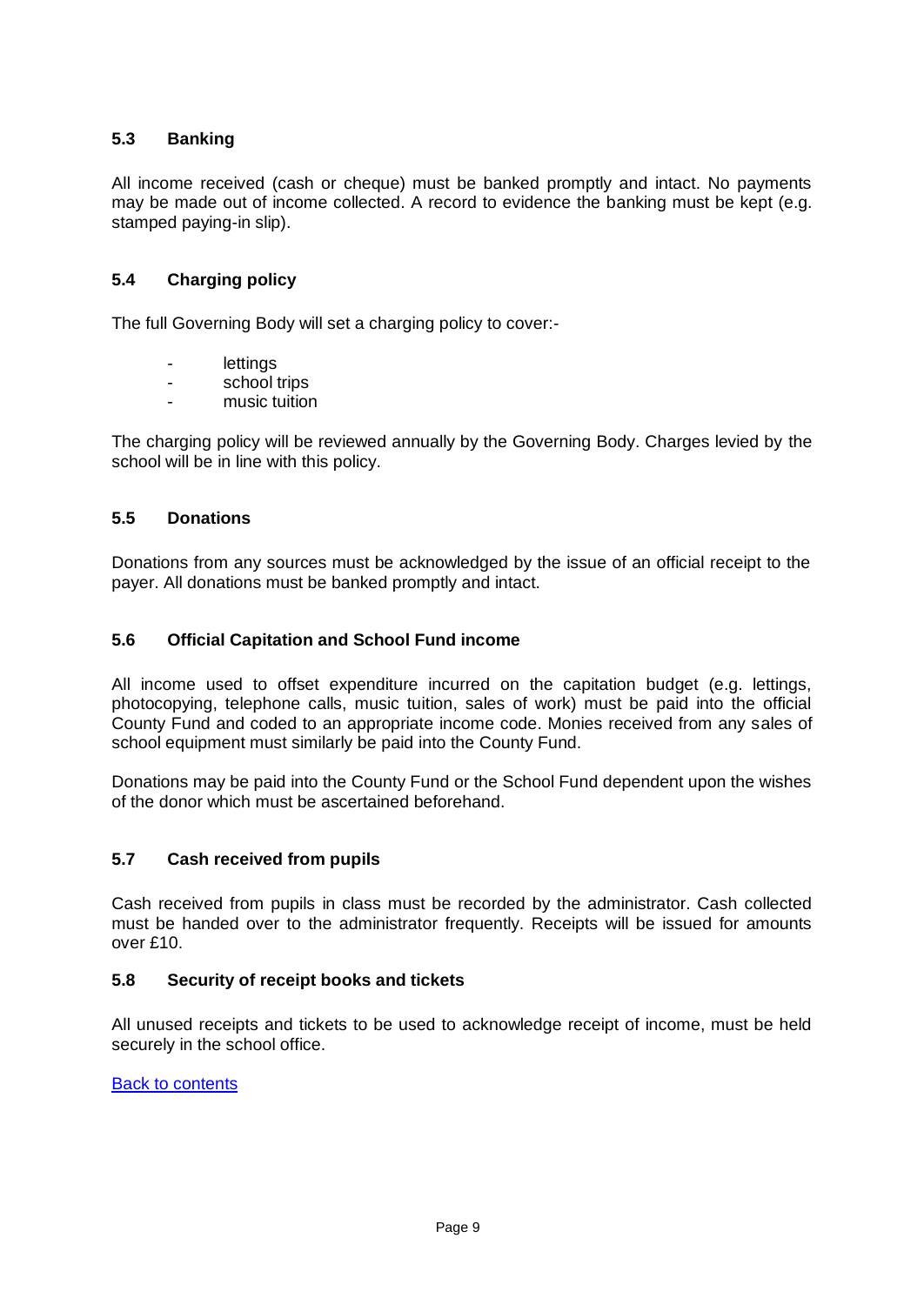# **Section 6: Purchasing**

# <span id="page-9-0"></span>**6.1 Ordering**

School procedures for purchasing should ensure that purchases are as required and are for bone-fide purposes.

Orders should be processed by the school administrator after initial approval by budget holders has been sought and given. The official order produced from the computer system must be signed by the budget holder before it is sent to the supplier. If an order has been placed over the telephone an official confirmatory order must be sent.

Official orders must not be used to procure goods for private purposes.

Official order stationery must be held in a secure location.

Copies of all official orders placed must be retained on file at the school by the administrator.

When placing orders it is the responsibility of the initiator to ensure that Gloucestershire County Council Financial Regulations and Standing Orders are adhered to.

## <span id="page-9-1"></span>**6.2 Quotations/tenders**

Financial Regulations - for orders for goods/services under £50,000:

- £1,000 £5,000 at least three prices to be examined and retained, these prices may be taken from suppliers' written or verbal quotations or catalogues/price lists.
- £5,001 £50,000 independent written evidence of at least three prices should be obtained and retained.

Independent written evidence means quotations provided on suppliers' headed notepaper.

Standing Orders - for orders for goods/services over £50,000.

Tenders should be invited in one of three ways, and in accordance with specific Standing Orders.

- from at least three contractors included on a standing list SO49; or where no standing list exists
- from at least three appropriate contractors SO.5O, or
- <span id="page-9-2"></span> by open competition by advertisement in local newspaper or appropriate journal - SO.51.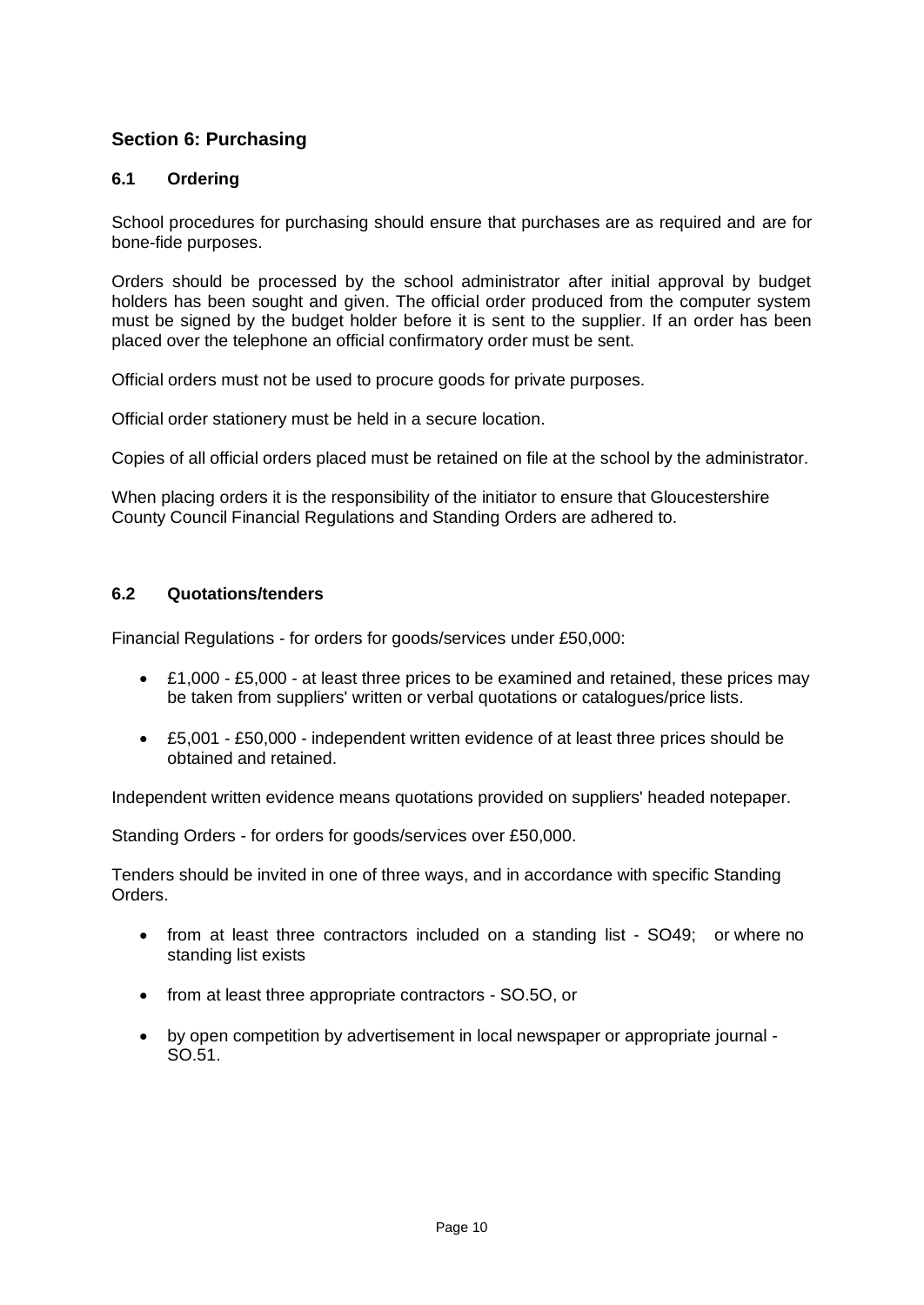## **6.3 Governor involvement**

As well as ensuring that the above have been adhered to, it is the responsibility of the Headteacher to ensure that Governors are consulted in the following circumstances:-

On purchasing decisions when the estimated cost of one item exceeds £1,000

Review of quotations obtained where estimated costs exceed £5,000.

Review of quotations when the lowest quote is not the most suitable or the pre-requisite number of quotes could not be obtained. In such circumstances the Governors should formally authorise a waiver of the regulations, either prior to the purchase or retrospectively, if necessary.

## <span id="page-10-0"></span>**6.4 Receipt of goods**

Once items ordered have been received, the administrator must ensure that items delivered correspond to details contained in the delivery note. Upon examination of goods the secretary must ensure that both quality and quantity are appropriate.

## <span id="page-10-1"></span>**6.5 Invoice check and authorisation**

Invoices received must be checked to both copy orders and delivery notes to ensure that invoices relate to goods ordered and delivered. Invoices should also be checked for arithmetical correctness. All invoices must be certified for payment by the headteacher before being passed for payment.

Invoices passed for payment must be recorded promptly in the school's accounting system by the administrator.

## <span id="page-10-2"></span>**6.6 Petty Cash**

Day to day operation of the petty cash account is the responsibility of the administrator.

All petty cash expenditure, and reimbursement income, must be promptly recorded in the petty cash record.

Reimbursement must be claimed monthly or when one-half of the imprest advance has been used. The Head must certify the reimbursement claim. The current level of imprest is £50.00

Each time a reimbursement claim is submitted, the secretary must complete a reconciliation ensuring that cash expended, plus cash in hand or at bank, plus stamps held, equals the amount of the advance.

All members of staff who wish to purchase items from the petty cash account must obtain prior approval from the Head. Vouchers (receipts, paid invoices etc.) to evidence the payment must be presented to the administrator by members of staff when reclaiming cash from the account. These vouchers must be retained by the secretary. Claims are now sent via FMS.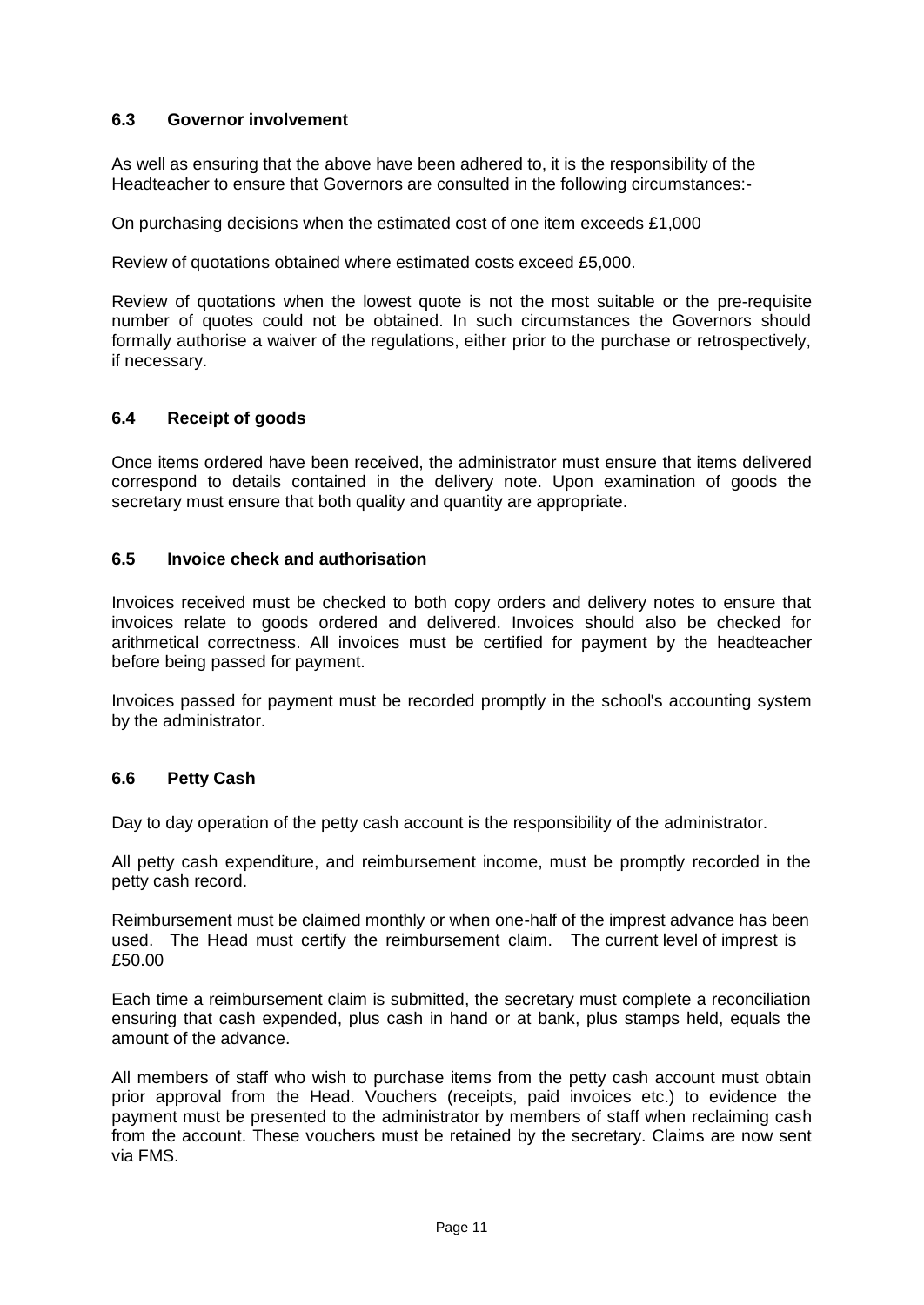In normal circumstances individual purchases from petty cash must not exceed £20.

All cash and cheque books held must be retained securely.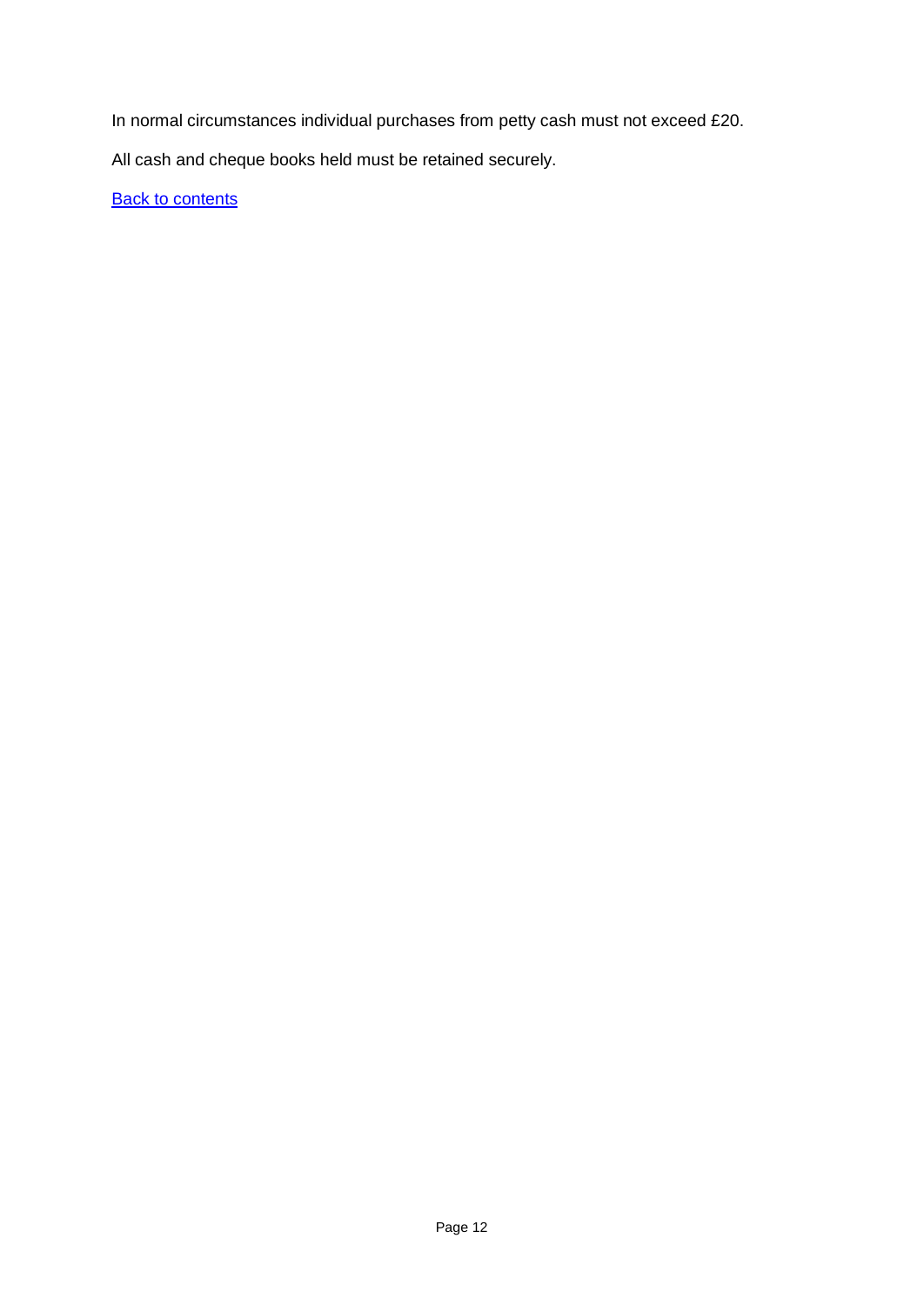# **Section 7: Register of Pecuniary and Other Interests**

It is a requirement for all schools to maintain such a Register.

## <span id="page-12-0"></span>**7.1 Persons to be included:-**

- 1. All Governors
- 2. Headteacher
- 3. All senior staff

## <span id="page-12-1"></span>**7.2 Interests to be recorded**

The basic principle to be followed is that any interest should be recorded which could be seen to improperly influence any decisions taken, pecuniary or otherwise, regarding the operation of the school.

Examples of such improper influence might be:-

- to purchase goods or materials from a company in which a Governor/senior member of staff has a financial interest without going through the correct procedures re. obtaining competitive prices;
- promoting member of staff who has close personal relationship (spouse, partner, son, daughter etc.) with Governor/senior member of staff, without going through correct procedures re. recruitment and selection.

There can never be a definitive, comprehensive list of the interests which should be recorded, but the following is intended to give some guidance:

- having a financial, or other, interest in an organisation which could feasibly be in a position to supply goods/services to the school e.g.

- building contractors
- plumbing contractors
- electrical contractors
- audio/visual goods suppliers (e.g. T.V.s, video recorders, hi-fi etc.)
- repair/maintenance of equipment (electrical and other)
- suppliers of computer hardware and software
- suppliers of stationery
- suppliers of educational equipment (e.g. P.E. equipment)
- suppliers of furniture, fittings, carpets, curtains etc.
- decorating contractors
- catering contractors
- suppliers of provisions
- suppliers of clothing
- suppliers of building materials
- suppliers of catering equipment
- suppliers of fuel
- suppliers of vehicles
- suppliers of books